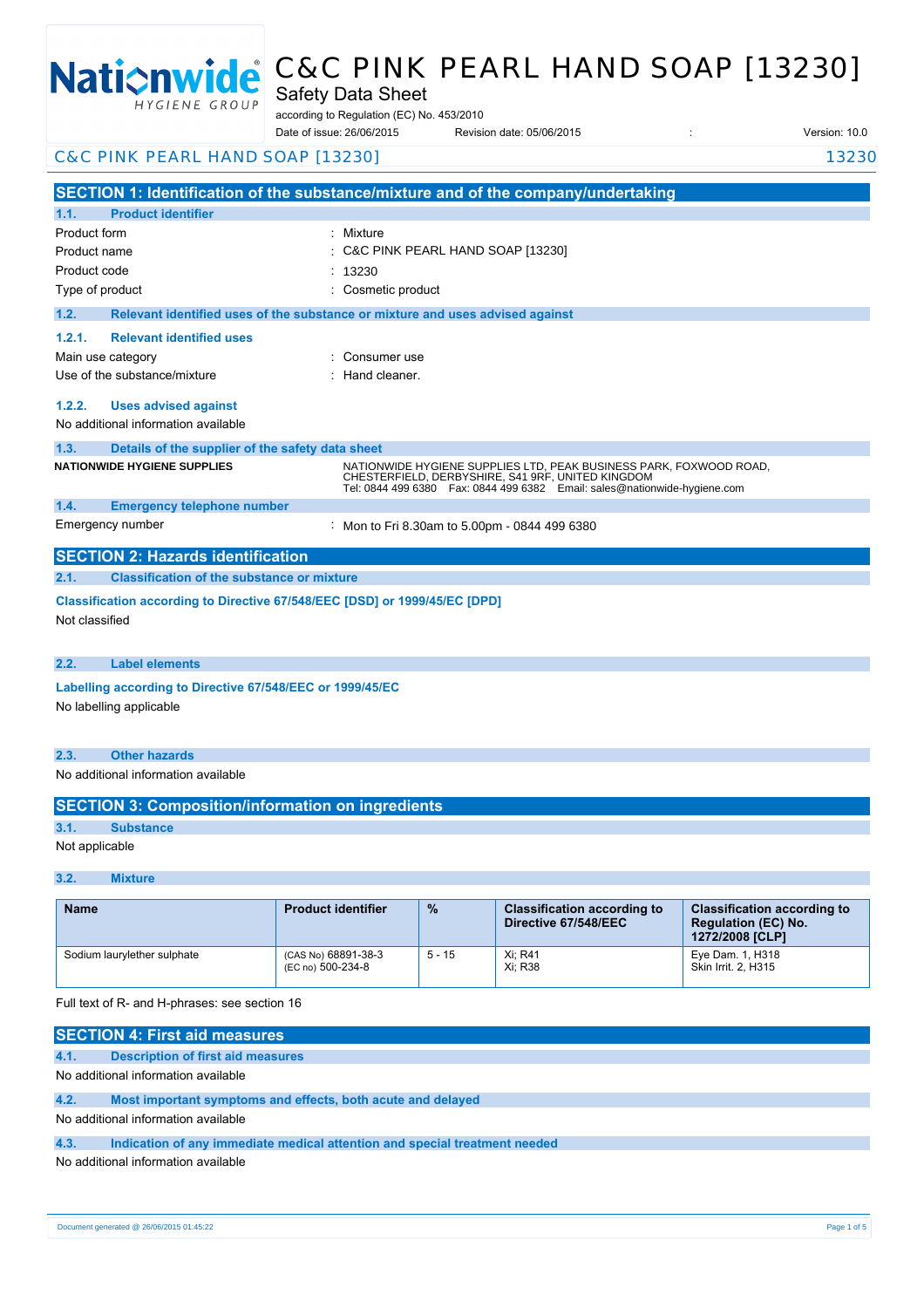# C&C PINK PEARL HAND SOAP [13230] 13230

### Safety Data Sheet

according to Regulation (EC) No. 453/2010

| according to Regulation (EC) No. 453/2010                                    |
|------------------------------------------------------------------------------|
| <b>SECTION 5: Firefighting measures</b>                                      |
| 5.1.<br><b>Extinguishing media</b>                                           |
| No additional information available                                          |
| 5.2.<br>Special hazards arising from the substance or mixture                |
| No additional information available                                          |
| 5.3.<br><b>Advice for firefighters</b>                                       |
| No additional information available                                          |
| <b>SECTION 6: Accidental release measures</b>                                |
| Personal precautions, protective equipment and emergency procedures<br>6.1.  |
| 6.1.1.<br>For non-emergency personnel<br>No additional information available |
| 6.1.2.<br>For emergency responders                                           |
| No additional information available                                          |
| 6.2.<br><b>Environmental precautions</b>                                     |
| No additional information available                                          |
| 6.3.<br>Methods and material for containment and cleaning up                 |
| No additional information available                                          |
| 6.4.<br><b>Reference to other sections</b>                                   |
| No additional information available                                          |
| <b>SECTION 7: Handling and storage</b>                                       |
| <b>Precautions for safe handling</b><br>7.1.                                 |
| No additional information available                                          |
| 7.2.<br>Conditions for safe storage, including any incompatibilities         |
| No additional information available                                          |
| 7.3.<br>Specific end use(s)                                                  |
| No additional information available                                          |
| <b>SECTION 8: Exposure controls/personal protection</b>                      |
| 8.1.<br><b>Control parameters</b>                                            |
| No additional information available                                          |
| 8.2.<br><b>Exposure controls</b>                                             |
| No additional information available                                          |
| <b>SECTION 9: Physical and chemical properties</b>                           |
| Information on basic physical and chemical properties<br>9.1.                |

| 9.1.             | Information on basic physical and chemical properties |   |                   |
|------------------|-------------------------------------------------------|---|-------------------|
| Physical state   |                                                       |   | Liquid            |
| Appearance       |                                                       |   | Mobile liquid.    |
| Colour           |                                                       |   | pink.             |
| Odour            |                                                       |   | : characteristic. |
| Odour threshold  |                                                       |   | No data available |
| рH               |                                                       |   | : 6.5             |
|                  | Relative evaporation rate (butylacetate=1)            |   | No data available |
| Melting point    |                                                       |   | No data available |
| Freezing point   |                                                       |   | No data available |
| Boiling point    |                                                       |   | No data available |
| Flash point      |                                                       |   | No data available |
|                  | Auto-ignition temperature                             |   | No data available |
|                  | Decomposition temperature                             |   | No data available |
|                  | Flammability (solid, gas)                             |   | No data available |
| Vapour pressure  |                                                       |   | No data available |
|                  | Relative vapour density at 20 °C                      |   | No data available |
| Relative density |                                                       | ٠ | 1.02              |
| Solubility       |                                                       |   | No data available |
|                  |                                                       |   |                   |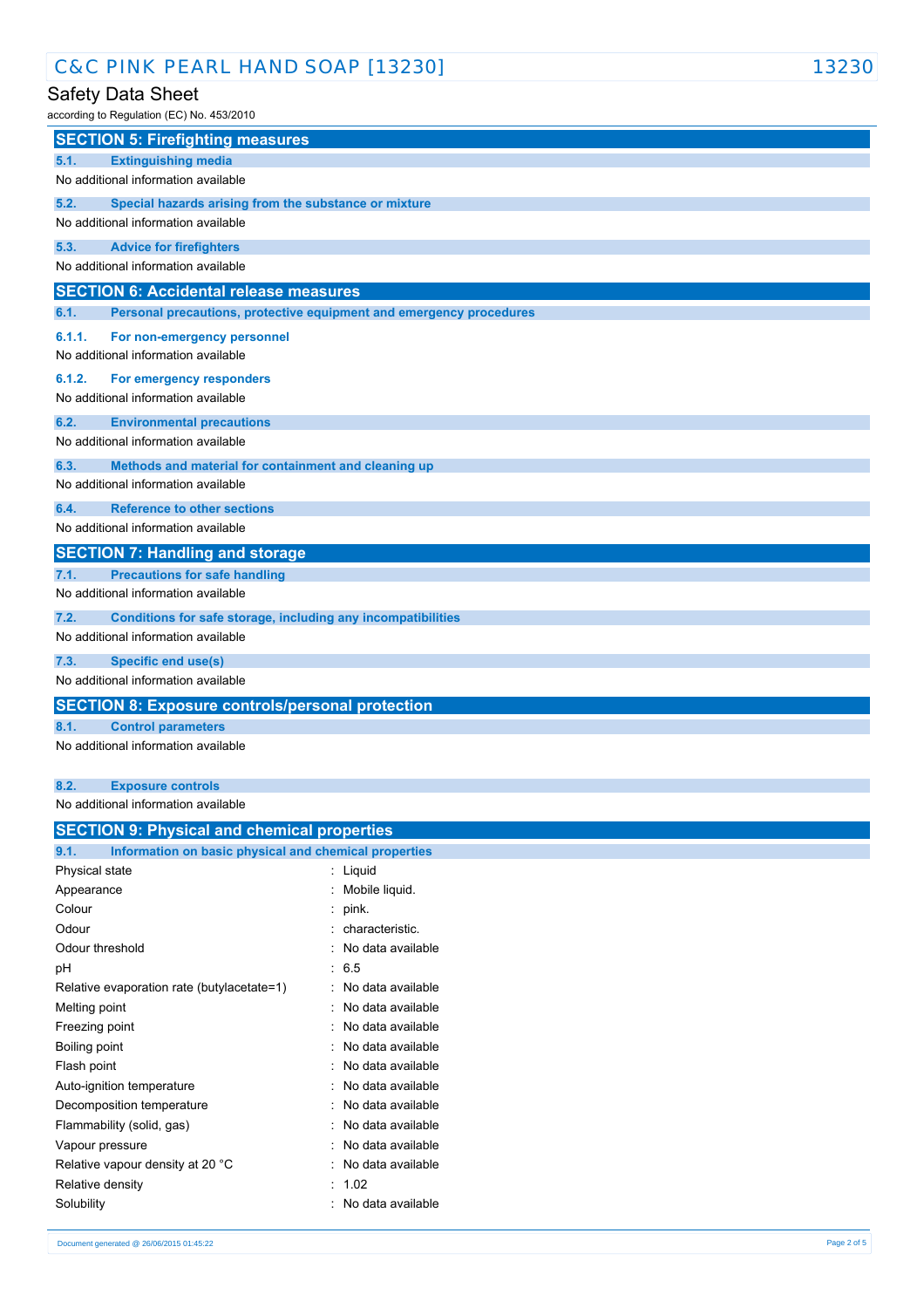| C&C PINK PEARL HAND SOAP [13230] | 13230 |
|----------------------------------|-------|
|----------------------------------|-------|

# Safety Data Sheet

according to Regulation (EC) No. 453/2010

| Log Pow                 | : No data available |
|-------------------------|---------------------|
| Viscosity, kinematic    | : No data available |
| Viscosity, dynamic      | : No data available |
| Explosive properties    | : No data available |
| Oxidising properties    | : No data available |
| <b>Explosive limits</b> | : No data available |
|                         |                     |

#### **9.2. Other information**

No additional information available

|       | <b>SECTION 10: Stability and reactivity</b> |
|-------|---------------------------------------------|
| 10.1. | <b>Reactivity</b>                           |
|       | No additional information available         |
| 10.2. | <b>Chemical stability</b>                   |
|       | No additional information available         |
| 10.3. | <b>Possibility of hazardous reactions</b>   |
|       | No additional information available         |
| 10.4. | <b>Conditions to avoid</b>                  |
|       | No additional information available         |
| 10.5. | <b>Incompatible materials</b>               |
|       | No additional information available         |
| 10.6. | <b>Hazardous decomposition products</b>     |
|       | No additional information available         |

### **SECTION 11: Toxicological information 11.1. Information on toxicological effects** Acute toxicity **in the case of the contract of the contract of the contract of the contract of the contract of the contract of the contract of the contract of the contract of the contract of the contract of the contract of** Irritation : Not classified pH: 6.5 Corrosivity **: Not classified** pH: 6.5 Sensitisation : Not classified Repeated dose toxicity **in the set of the CR** extends the Repeated dose toxicity Carcinogenicity **Carcinogenicity Carcinogenicity Carcinogenicity Carcial Carcinogenicity** Mutagenicity **in the contract of the Contract of Contract Contract of Contract Contract Contract Contract Contract Contract Contract Contract Contract Contract Contract Contract Contract Contract Contract Contract Contract**

Toxicity for reproduction **in the contract of the Contract Contract Contract Contract Contract Contract Contract Contract Contract Contract Contract Contract Contract Contract Contract Contract Contract Contract Contract C** 

|       | <b>SECTION 12: Ecological information</b>  |
|-------|--------------------------------------------|
| 12.1. | <b>Toxicity</b>                            |
|       | No additional information available        |
| 12.2. | <b>Persistence and degradability</b>       |
|       | No additional information available        |
| 12.3. | <b>Bioaccumulative potential</b>           |
|       | No additional information available        |
| 12.4. | <b>Mobility in soil</b>                    |
|       | No additional information available        |
| 12.5. | <b>Results of PBT and vPvB assessment</b>  |
|       | No additional information available        |
| 12.6. | <b>Other adverse effects</b>               |
|       | No additional information available        |
|       | <b>SECTION 13: Disposal considerations</b> |
| 13.1. | <b>Waste treatment methods</b>             |
|       | No additional information available        |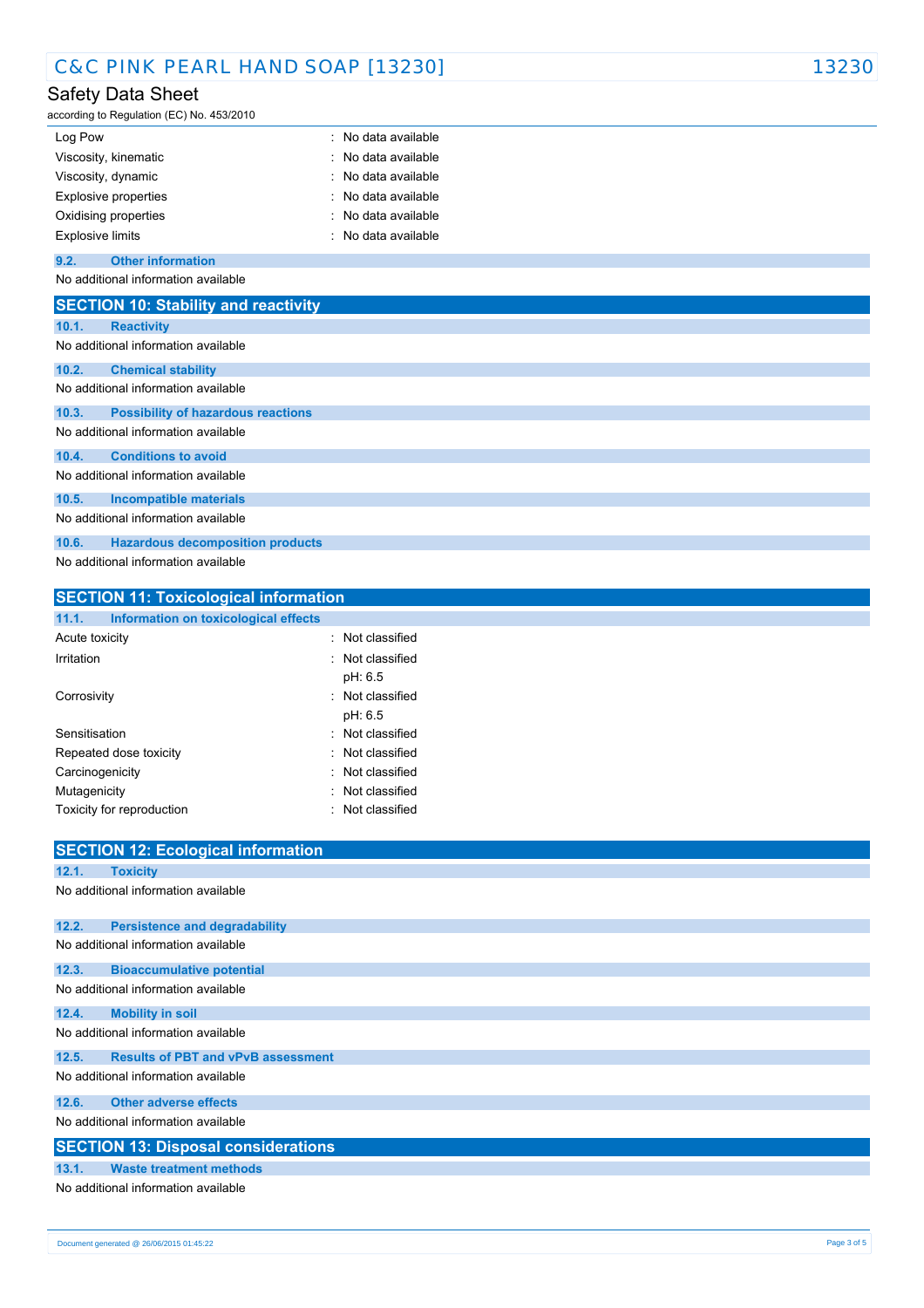| C&C PINK PEARL HAND SOAP [13230] | 13230 |
|----------------------------------|-------|
|----------------------------------|-------|

# Safety Data Sheet

according to Regulation (EC) No. 453/2010

**SECTION 14: Transport information**

|                                                                   | In accordance with ADR / RID / IMDG / IATA / ADN                                               |  |  |  |
|-------------------------------------------------------------------|------------------------------------------------------------------------------------------------|--|--|--|
| 14.1.<br><b>UN number</b>                                         |                                                                                                |  |  |  |
| Not regulated for transport                                       |                                                                                                |  |  |  |
| 14.2.<br><b>UN proper shipping name</b>                           |                                                                                                |  |  |  |
| Proper Shipping Name (ADR)                                        | : Not applicable                                                                               |  |  |  |
| Proper Shipping Name (IMDG)                                       | Not applicable                                                                                 |  |  |  |
| Proper Shipping Name (IATA)                                       | : Not applicable                                                                               |  |  |  |
| 14.3.<br><b>Transport hazard class(es)</b>                        |                                                                                                |  |  |  |
| <b>ADR</b>                                                        |                                                                                                |  |  |  |
| Transport hazard class(es) (ADR)                                  | : Not applicable                                                                               |  |  |  |
|                                                                   |                                                                                                |  |  |  |
| <b>IMDG</b>                                                       |                                                                                                |  |  |  |
| Transport hazard class(es) (IMDG)                                 | : Not applicable                                                                               |  |  |  |
| <b>IATA</b>                                                       |                                                                                                |  |  |  |
| Transport hazard class(es) (IATA)                                 | : Not applicable                                                                               |  |  |  |
|                                                                   |                                                                                                |  |  |  |
|                                                                   |                                                                                                |  |  |  |
| 14.4.<br><b>Packing group</b>                                     |                                                                                                |  |  |  |
| Packing group (ADR)                                               | : Not applicable                                                                               |  |  |  |
| Packing group (IMDG)                                              | Not applicable                                                                                 |  |  |  |
| Packing group (IATA)                                              | : Not applicable                                                                               |  |  |  |
| 14.5.<br><b>Environmental hazards</b>                             |                                                                                                |  |  |  |
| Dangerous for the environment                                     | : No                                                                                           |  |  |  |
| Marine pollutant                                                  | : No                                                                                           |  |  |  |
| Other information                                                 | : No supplementary information available                                                       |  |  |  |
|                                                                   |                                                                                                |  |  |  |
|                                                                   |                                                                                                |  |  |  |
| 14.6.<br><b>Special precautions for user</b>                      |                                                                                                |  |  |  |
| - Overland transport                                              |                                                                                                |  |  |  |
| No data available                                                 |                                                                                                |  |  |  |
|                                                                   |                                                                                                |  |  |  |
| - Transport by sea<br>No data available                           |                                                                                                |  |  |  |
|                                                                   |                                                                                                |  |  |  |
| - Air transport                                                   |                                                                                                |  |  |  |
| No data available                                                 |                                                                                                |  |  |  |
| 14.7.                                                             | Transport in bulk according to Annex II of MARPOL 73/78 and the IBC Code                       |  |  |  |
| Not applicable                                                    |                                                                                                |  |  |  |
| <b>SECTION 15: Regulatory information</b>                         |                                                                                                |  |  |  |
| 15.1.                                                             | Safety, health and environmental regulations/legislation specific for the substance or mixture |  |  |  |
| 15.1.1.<br><b>EU-Regulations</b>                                  |                                                                                                |  |  |  |
| Contains no substances with Annex XVII restrictions               |                                                                                                |  |  |  |
| Contains no substance on the REACH candidate list                 |                                                                                                |  |  |  |
| Contains no REACH Annex XIV substances                            |                                                                                                |  |  |  |
|                                                                   |                                                                                                |  |  |  |
| <b>HEXYL CINNAMAL</b>                                             |                                                                                                |  |  |  |
| ALPHA-ISOMETHYL IONONE                                            |                                                                                                |  |  |  |
| Allergenic fragrances (Cosmetics):<br><b>CITRONELLOL</b>          |                                                                                                |  |  |  |
| <b>LINALOOL</b><br>BUTYLPHENYL METHYLPROPIONAL<br><b>GERANIOL</b> |                                                                                                |  |  |  |

### **15.1.2. National regulations**

#### **Germany**

ISOEUGENOL